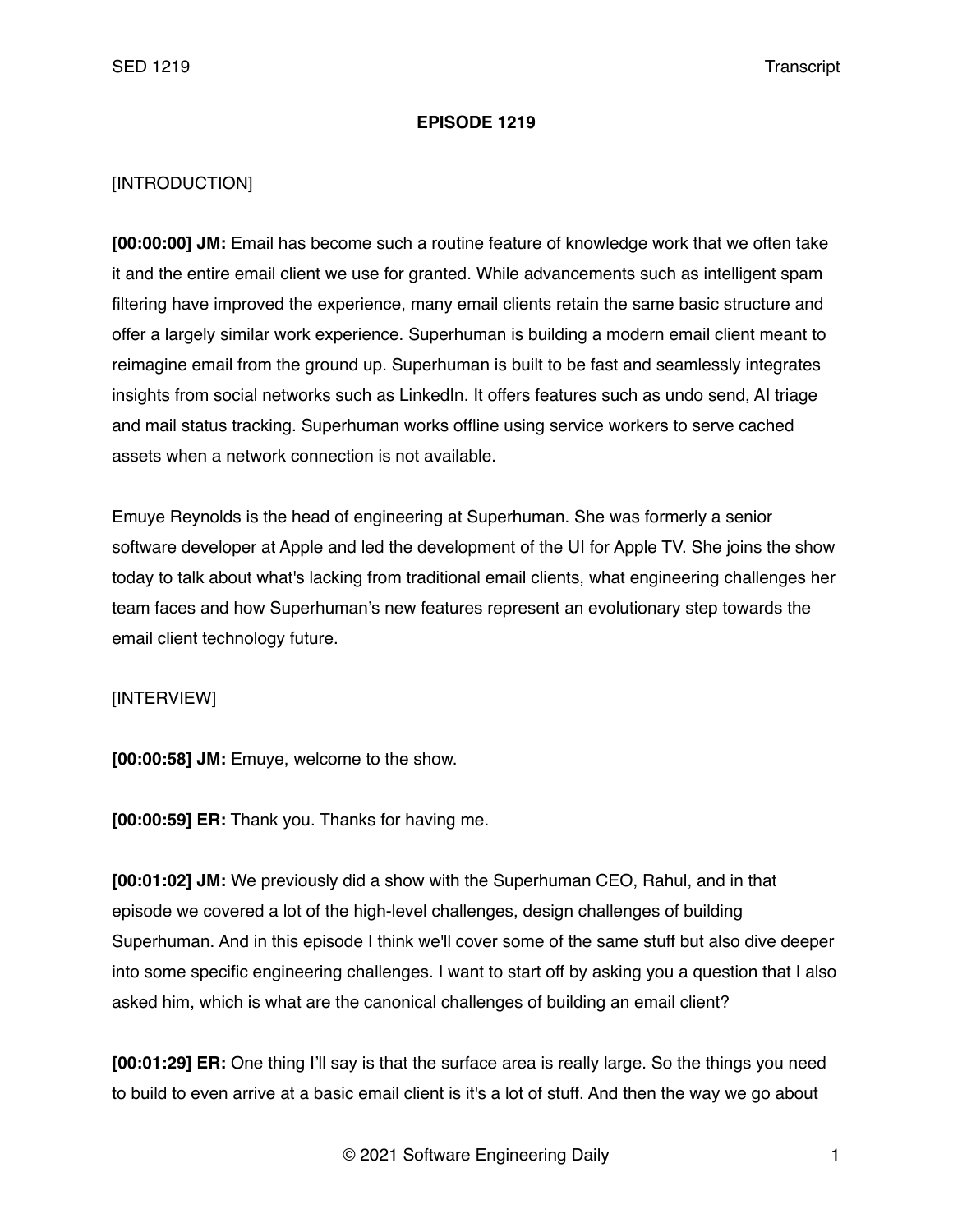building it where we treat speed as a feature, we want it to be incredibly robust and we also want it to be really remarkable in quality, that creates another challenge. Like any time you're trying to balance performance, reliability and quality, there's some tension there.

**[00:01:58] JM:** Do you want to go deeper into that, like into the canonical challenges? Like given that you have been working on the engineering side, what are the engineering problems that you see over and over again?

**[00:02:10] ER:** Syncing is one of the engineering challenges trying to keep an inbox in sync. When I talk about reliability I'm really thinking about offline. And offline is a challenge in general, but flaky network is even harder than offline, right? Like intermittent connectivity. So that's absolutely one of our challenges. The sort of vastness of data, right? You're dealing with individual email threads and messages each of which has there's just so many different kinds of things that we see. That's another challenge, like parsing the different content and making sure it renders correctly. Certainly something we spend a lot of time thinking about.

**[00:02:47] JM:** There are so many email clients that are out there and yet there are new ones that are constantly being developed. What are the places where there are room for innovation in email clients?

**[00:03:01] ER:** Yeah, that's a great question. I think one of the main areas is just around the user experience. A lot of what you see is people building and companies building the same email client over and over again. The same experience that hasn't changed in years, and I think there is – There's just a general product challenge there, right? Anytime you have billions of people using something, they get used to using it and trying to introduce new behavior can present a challenge, but I think there is a lot of room for companies to try to innovate there and to be opinionated. It could be things like Superhuman like treating speed as a feature. Like what we do on mobile, trying to allow the device, allow users to interact with one hand. It could be other types of input like speech. I think speed can also extend to like the speed people are typing and trying to allow more writing assistance. It really comes down to the user experience.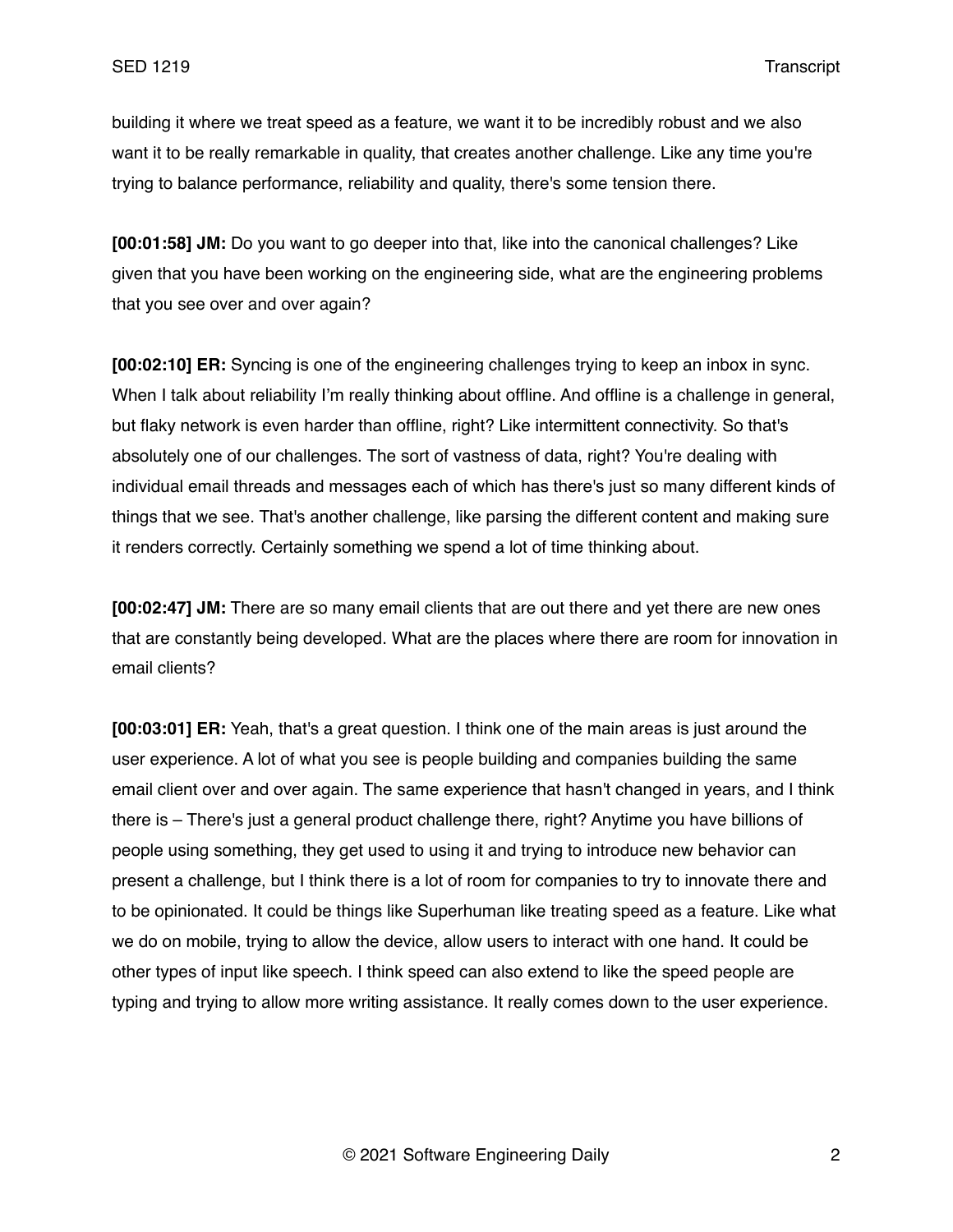**[00:03:51] JM:** Does user experience design, does that translate to tough engineering problems? Like I can imagine making a really smooth user interface or making a user interface that has "AI" built in. These are things that translate to tough engineering problems.

**[00:04:09] ER:** Yeah, I think so. I think it turns out to be sort of, like I said earlier, the balance, right? Like if you're just trying to build a really innovative user experience, I don't think that's particularly challenging. But if you're trying to build it in a way that is incredibly fast, it also allows a user to be really powerful, but you want it to be easy to use. I think those things present tough engineering challenges. Also reliability, right? You want every interaction to be extremely quick but you also want it to ensure that the user's intent is captured. I think those do present very tough engineering challenges.

**[00:04:43] JM:** How do you divide your time in your engineering role?

**[00:04:48] ER:** I think it's different every day, every week, every month, but I have a few things that. I'm really focused on I really focus on building out our engineering team and culture, and that's growing the team as well as making sure that we have an organization that can support happy engineers that are working efficiently. I spent a lot of time on the product side and really focusing on delivery and execution. Making sure that a lot of project management tasks are on track. I collaborate a lot with our product team and with our CTO. I also spend a bunch of time actually with my hands on the code. I think it's really important that engineering leadership especially with small teams, that engineering leadership continue to sort of really be hands-on with the problems. So it's a lot of those kinds of tasks. Thinking about our overall company and business strategy and how that relates to engineering and how we can really drive it as an engineering org.

**[00:05:41] JM:** Let's take a top-down approach. Let's start with the frontend. What is your tech stack for the frontend to Superhuman?

**[00:05:49] ER:** The frontend on desktop is JavaScript, React, Electron. We use WebSQL. We actually just did a conversion from CoffeeSript to JavaScript and are beginning to explore TypeScript, which I think would be interesting.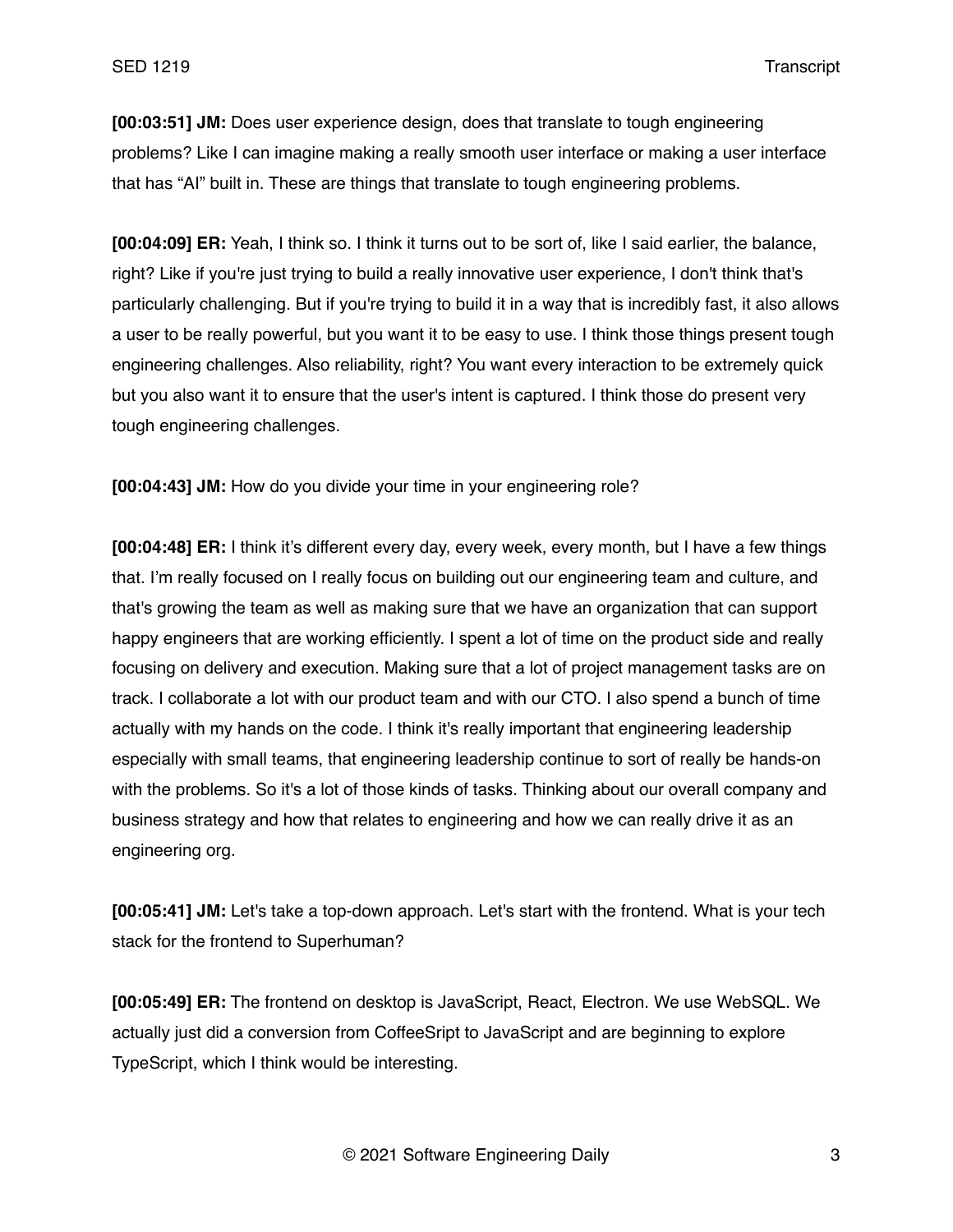## **[00:06:04] JM:** And is an Electron app?

**[00:06:07] ER:** So we have a Chrome web app and we also have an Electron wrapper.

**[00:06:10] JM:** Okay, got it. What kinds of engineering challenges have you found in building the desktop web application?

**[00:06:18] ER:** I think one of the challenges is most of the time desktop apps are not storing a lot of data, right? They're more transient, and we have a really thick data layer on both our iOS and our desktop clients. That type of – It kind of comes back to the sort of syncing challenges I mentioned earlier. But state management around a really thick data layer is extremely challenging. The other is performance, right? Like pushing. In many ways we're pushing web apps beyond what some people even think are possible and sort of achieving our performance goals, it's a constant challenge, right? Any time we have features, anytime we – It's something we revisit over and over again to really try to optimize.

**[00:06:58] JM:** And as far as the networking between the frontend and the backend, what are some of the networking challenges? Do you have to – Is the client pulling from the server? Or is the server pushing to the client? And how is that interaction functioning?

**[00:07:17] ER:** Yeah, actually it's both. Depending on exactly what type of data, we do have push mechanisms, we have pull mechanisms, and we kind of balance those. One of the things we spend a lot of time thinking about is how to limit the different network connectivity so that we can – There's a lot of things that we could be fetching or that could be being pushed at any given time. And so trying to be able to turn off the data that we don't need in a particular instance and turn on the data that we do need is definitely a challenge.

**[00:07:46] JM:** And for communicating that information between the client and the server, are using GraphQL?

**[00:07:53] ER:** No. We're not using GraphQL.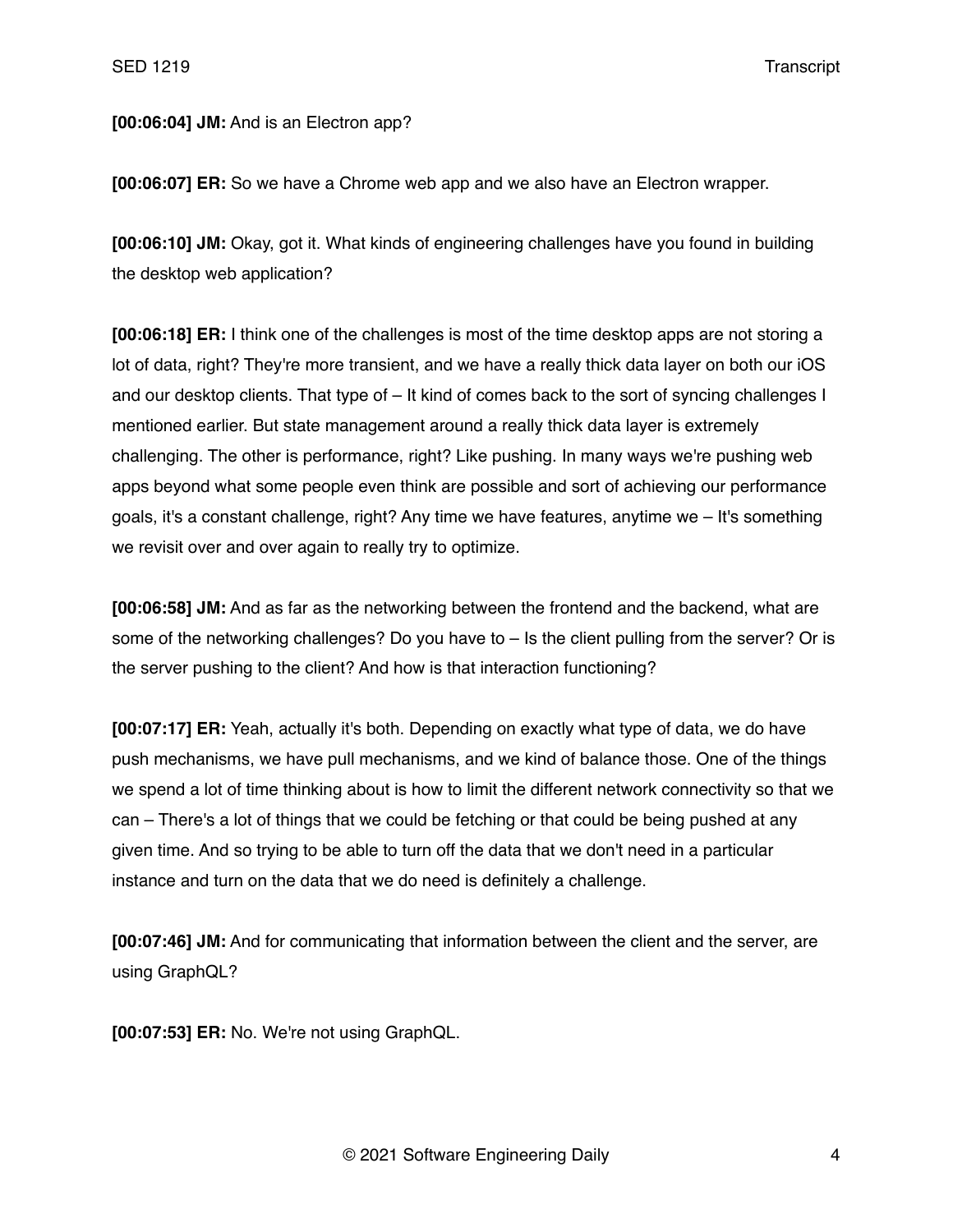**[00:07:54] JM:** Okay. Or are using GRPC or do you have any interesting networking technologies you can discuss?

**[00:08:05] ER:** Nothing particularly comes to mind in terms of interesting network tech. I'm trying to think of what might be interesting there. I think one of the things that's interesting is we've been building support for O365, building on the support for Gmail that we already have. And the API layers for the two services are super different. O365 does have a model that's much closer to GraphQL and Gmail's is much more like a traditional REST object structure. So that I think is going to be quite challenging for us to sort of massage these two different inputs into a similar experience.

**[00:08:44] JM:** The mobile clients, how do you keep the user experience consistent between the mobile clients and the desktop web client? Is that at all a design challenge?

**[00:08:55] ER:** Yeah, it's really challenging, because we want to keep it consistent not necessarily to our desktop client, but to the Superhuman experience. But we also have to be true to the platform, right? Like there are certain paradigms that just don't make sense on mobile. One of the things that I think is really different is just the idea of focus. When you're interacting on a desktop client, you have a mouse, you have this really specific focal point, and you can also navigate with keyboard, right? Which means you're actually navigating through the elements that are focused, whereas on a mobile device, especially on a phone, everything is touch-based. The targets need to be much larger. There's not really a concept of focus. So we've been spending a lot of time thinking about how to translate some of the concepts and how to translate some of the speed that we get on desktop to mobile.

One of the things that's really unique about our desktop app is how keyboard-driven it is. Users can fly through email using nothing but the keyboard, right? And that's one of I think the things that really set Superhuman apart. Like it's something we're super used to as engineers using IDEs. On mobile there isn't – Especially on phones, there's not really an equivalent to keyboard shortcuts. Keyword shortcuts also in addition to being able to go really fast, you have hundreds of options at any point in time that are all equal priority within the app. So you sort of don't have to be as an opinionated when you're thinking about product design because you can use infinite shortcuts.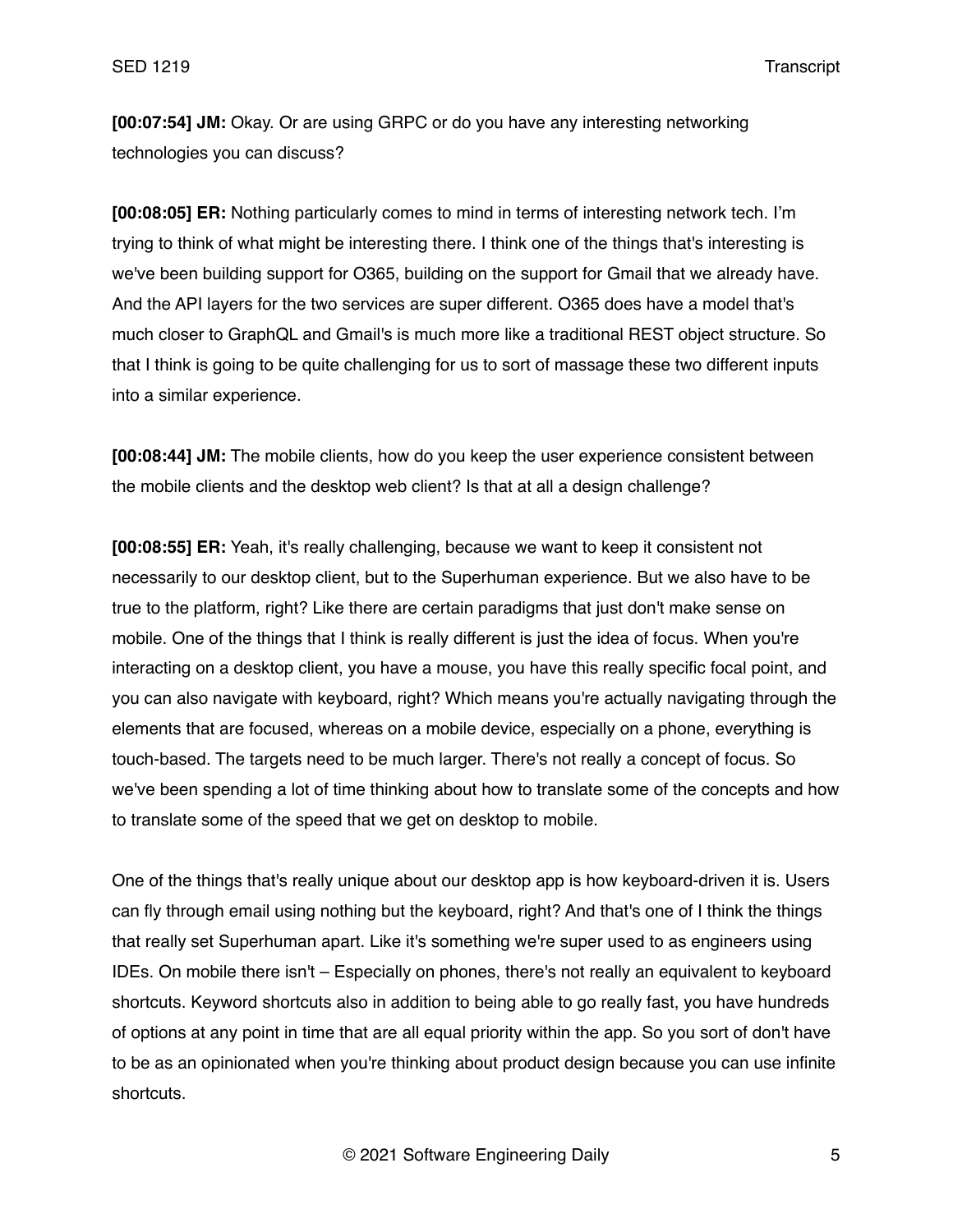SED 1219 Transcript

On the phone you have much smaller real estate. So we've translated some of these things, shortcuts I think. We've tried to use gestures really heavily. As I mentioned earlier, you can use the app with one hand, which really allows people to go fast instead of pulling to refresh, which is a really common paradigm in apps. For us, pulling down in the inbox open search because it's just a much more common action, and at this point you don't really need to refresh an email app. It's going to stay up to date. But yeah, that's something we spent a lot of time thinking about.

We have a feature on the desktop that we call Superhuman command, which is kind of like a traditional command palette that you might see in an IDE. You can open it and it allows navigation to other parts of the app. It also allows you to take actions on specific context, like if you're looking at a conversation. And that was one of the most interesting things that we translated to mobile, because as I mentioned, there's no concept of focus. You don't usually have a keyboard on your phone, but you do on your iPad, right? So there's this really split, this unique experience of having to design for mobile. You're designing for something that's really close to desktop, which can also be used as a touch device and then something that's really far away from a desktop device. And so we did this, we brought a command palette to the phone, and I don't really think there are many examples of this especially where you can take action on a specific context. You can also navigate to any part of the app. I think it's really powerful and it's going to really allow our users to go fast in the product.

**[00:11:53] JM:** So can you tell me a little bit more about the management of the mobile and desktop experience, like how you manage keeping the features reasonably consistent between the different platforms?

**[00:12:06] ER:** I think that's a great question. So for some time, the platforms were actually in different places, right? We started our desktop app about a year and a half earlier than we started our mobile apps. And that meant the mobile app was still working on kind of core functionality where the desktop app was beyond that, and over time those sort of converged and we caught up. The management was a little different in those early days versus what it is now.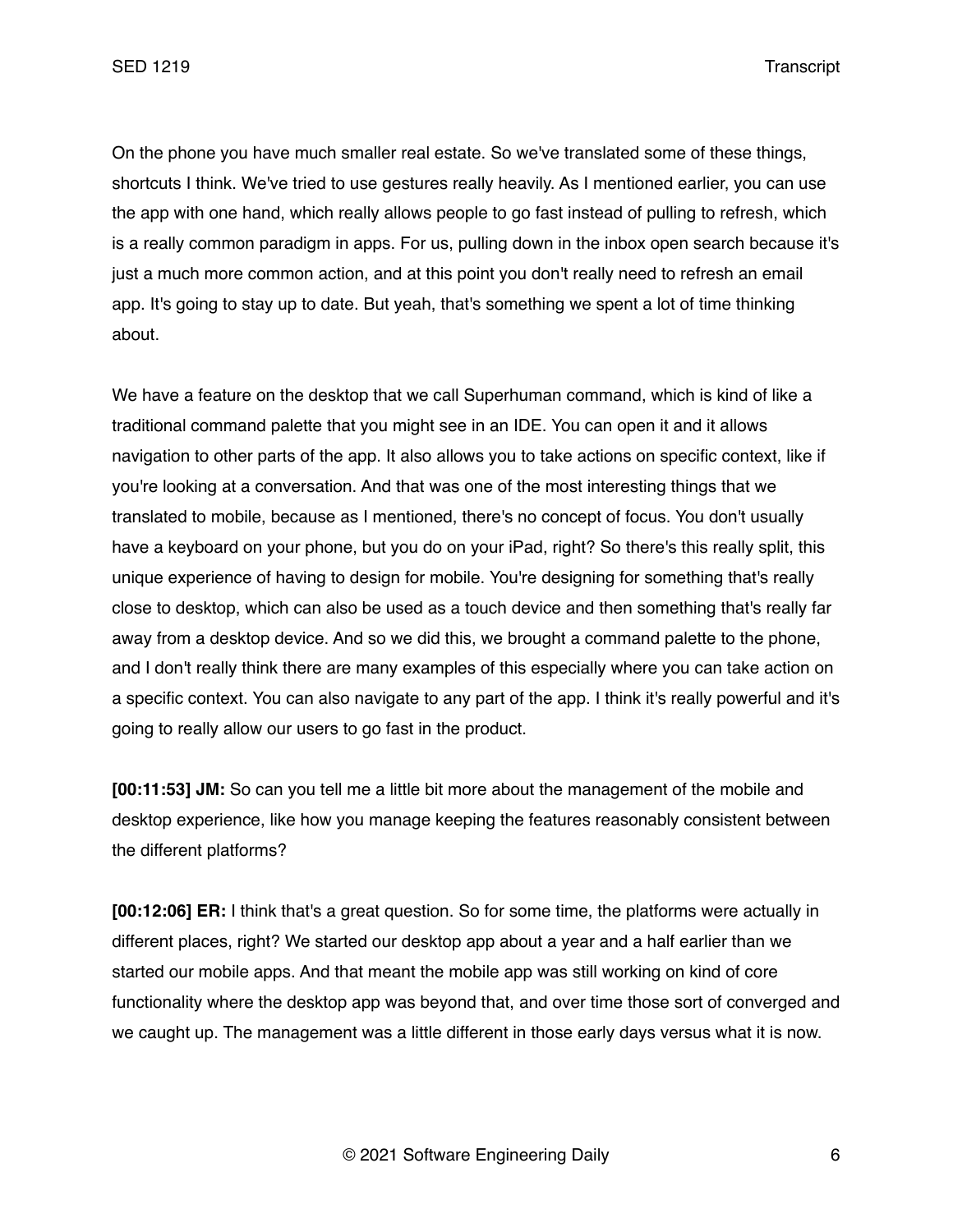So in terms of how we're organized as a company, we structure largely by technology. So we have a desktop team, a mobile team, a backend team and product and design. But when it comes to building out features and functionality, we formed almost lightweight matrices for those particular features and we dissolve them when the projects are over, and those are crossfunctional, right? So you would have people from backend, from desktop, from mobile and product and design so that we can really collaborate on that functionality while we're trying to build it. That's one of the things that we do.

We try to really encourage engineering to cross platforms. Now, of course people have their particular expertise, but I think it's really important in order to build a cohesive experience especially when you're doing something like email, which is really an ecosystem product. I think it's really important that people see the problems, the technology problems and the product challenges from not just one device, but kind of holistically. So we do encourage cross-platform development quite a bit. And certainly this architectural discussions across the teams so we can really think about these challenges at a level that's not specific to any particular technology.

**[00:13:48] JM:** So let's talk a little bit more about the backend. Can you give me an overview of the server infrastructure for Superhuman?

**[00:13:56] ER:** Sure. So the backend is written in Go and we use Postgres. We're using Kubernetes to manage our specific services and we're also on Google Cloud, and we have Redis for a few different things as well.

**[00:14:10] JM:** And can you tell me why? Just give me the justification like why does Go make sense and what are you using Redis for?

**[00:14:18] ER:** Sure. So when we started our backend in 2015, 2016, I'm not actually sure that code did make sense to be honest. It was still pretty early. Now I think it does make sense. It's evolved quite a bit and it allows us to  $- A$  lot of what we're building, we don't have to build a ton of boilerplate for and we've sort of developed that over time. But I think a lot – I don't think our language choice on the backend is going to make or break our product to be honest. So I think Go is modern. It really helps in terms of adding people to the team. People are excited to work on something a bit newer and that's still evolving at the pace that Go is.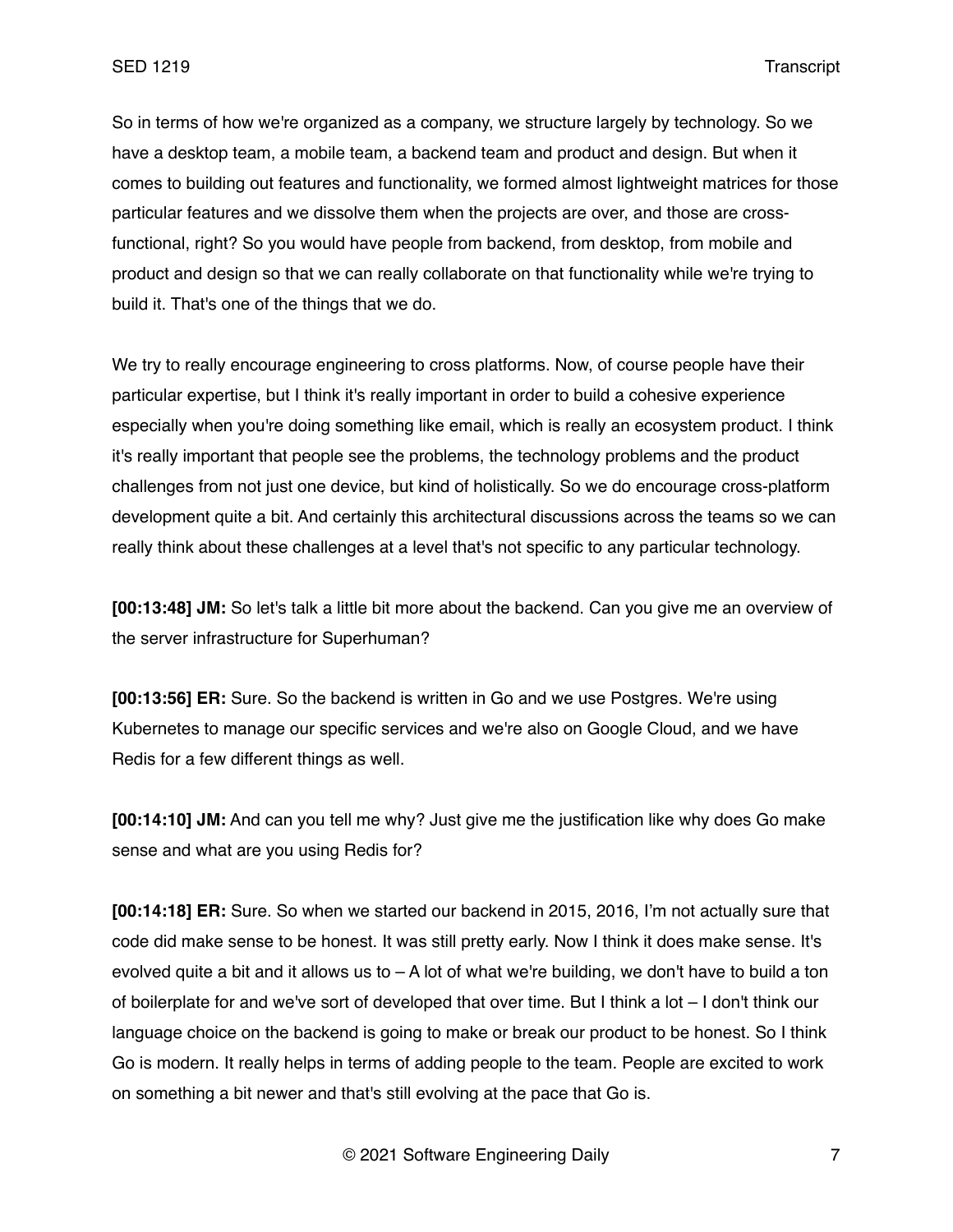**[00:14:59] JM:** And can you tell me more about the cloud services you use?

**[00:15:04] ER:** Sure. Yeah, I can kind of give you just an overview. We have a few different services. We have a media proxy that we use to proxy our images. I'm trying to think of what might be interesting to sort of talk through. We have like our core backend. We have analytics kind of run through another separate service. We have our Repl. Yeah, those are primarily our services.

**[00:15:30] JM:** But as far as like managed services on the cloud provider, so you mentioned Kubernetes, for example. Are you using like a Kubernetes managed service from AWS or from Google?

**[00:15:42] ER:** From Google, yeah. I don't spend a ton of time day-to-day thinking about our backend infrastructure, but in general we kind of split it into services like our analytics, our media proxy. And we have a few other internal services that we're running on a Kubernetes cluster.

**[00:15:58] ER:** What is a media proxy?

**[00:16:00] ER:** It's the way that we load images on the clients. So yeah, we're proxying media through our backend.

**[00:16:08] JM:** Interesting. What's the purpose of that? Could you tell me? I've never heard the term media proxy before.

**[00:16:14] ER:** Oh, interesting. Yeah, it allows us to authenticate our requests for media for things like images that need to load content within emails, things like that.

**[00:16:27] JM:** Got it. So you don't spend much time thinking about the backend. Is the backend like fairly simple to build? Is that why? Or is it just not under your dominion?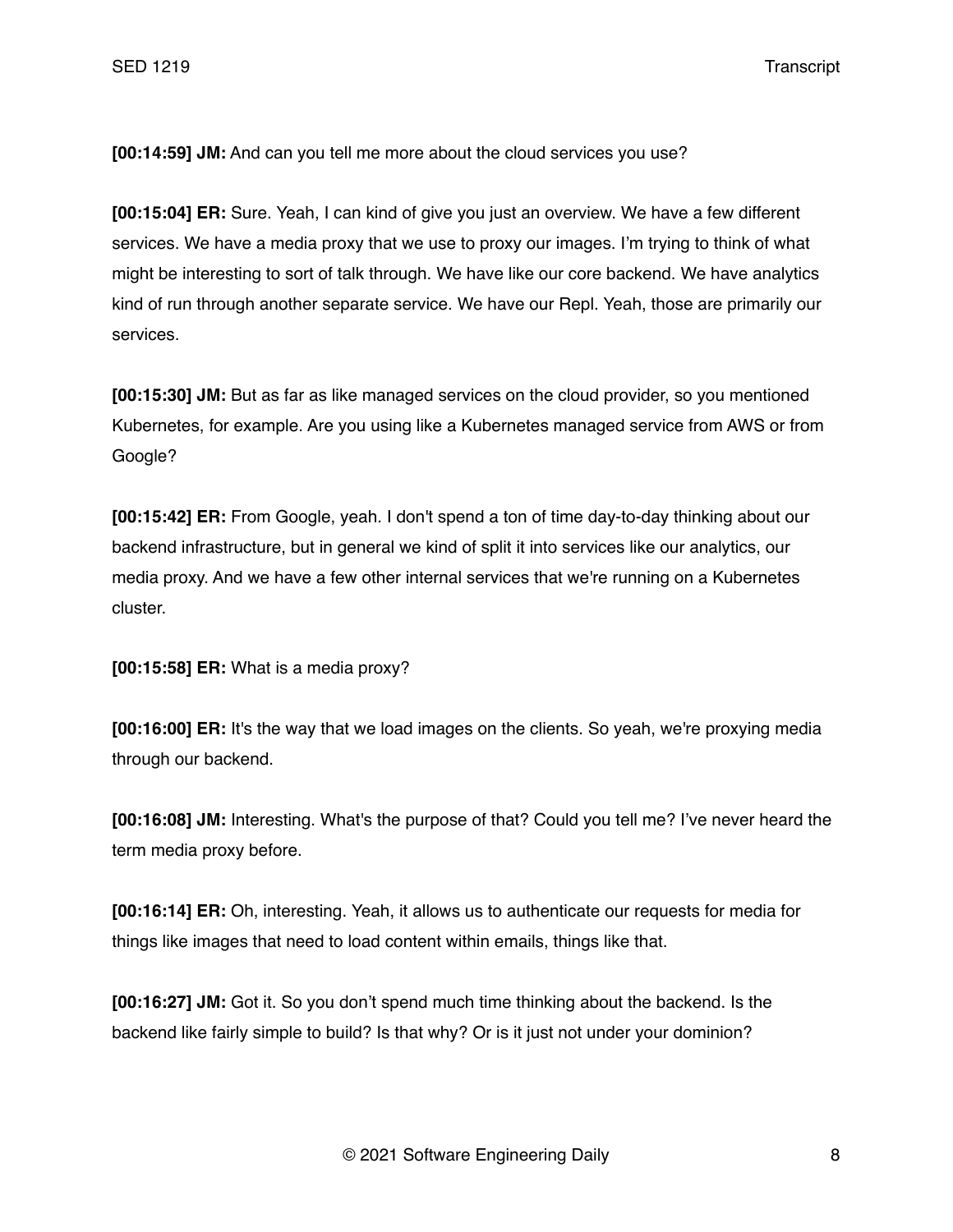**[00:16:40] ER:** I think it's grown quite a bit and it does. I wouldn't say that it's simple, but we do have a lot larger data layers on the clients than you would typically see. But yeah, from an overall like day-to-day, like building perspective, it's not in sort of my core area.

**[00:16:56] JM:** Got it. Well, let's talk a little bit more about when you say those data layers on the clients, can you tell me more about that?

**[00:17:03] ER:** Yeah, sure. In order to support offline, our clients need to be able to interchangeably and sort of simultaneously talk to either a local data store or a remote data store, which is another thing that's quite challenging, but that does mean we're storing in a lot of emails for search and for being able to go back in time in your inbox. We store a lot of that data directly on the client.

**[00:17:29] JM:** So has it been a challenge to determine how much data is the optimal amount to store on the client?

**[00:17:36] ER:** Yeah, definitely. I mean, I think the optimal amount is all the data, right? But of course we can't store all the data. Where this gets particularly challenging I think is when you're thinking about like a mobile device that isn't necessarily plugged in, right? You're using the battery anytime you want to update that data. And I wouldn't say that we worry too much about taking up space on a phone or a desktop at this point. It's a little bit of a concern, but I think phones and the hard drives and drives are getting larger and larger, but it is really challenging to keep the data up to date, right? To keep getting the data and to know and to refresh and those kinds of things, because if you're doing that constantly on a device that isn't always on, it just can really drain the battery. So we've spent a lot of time optimizing so that it feels fresh to the user and we have, if you go and search for something that could be years ago, that we can pull it quickly and retrieve it and trying to find the right balance between like how much of that data do we store and how much do we fetch.

**[00:18:38] JM:** What are some ways in which machine learning comes into play in designing Superhuman?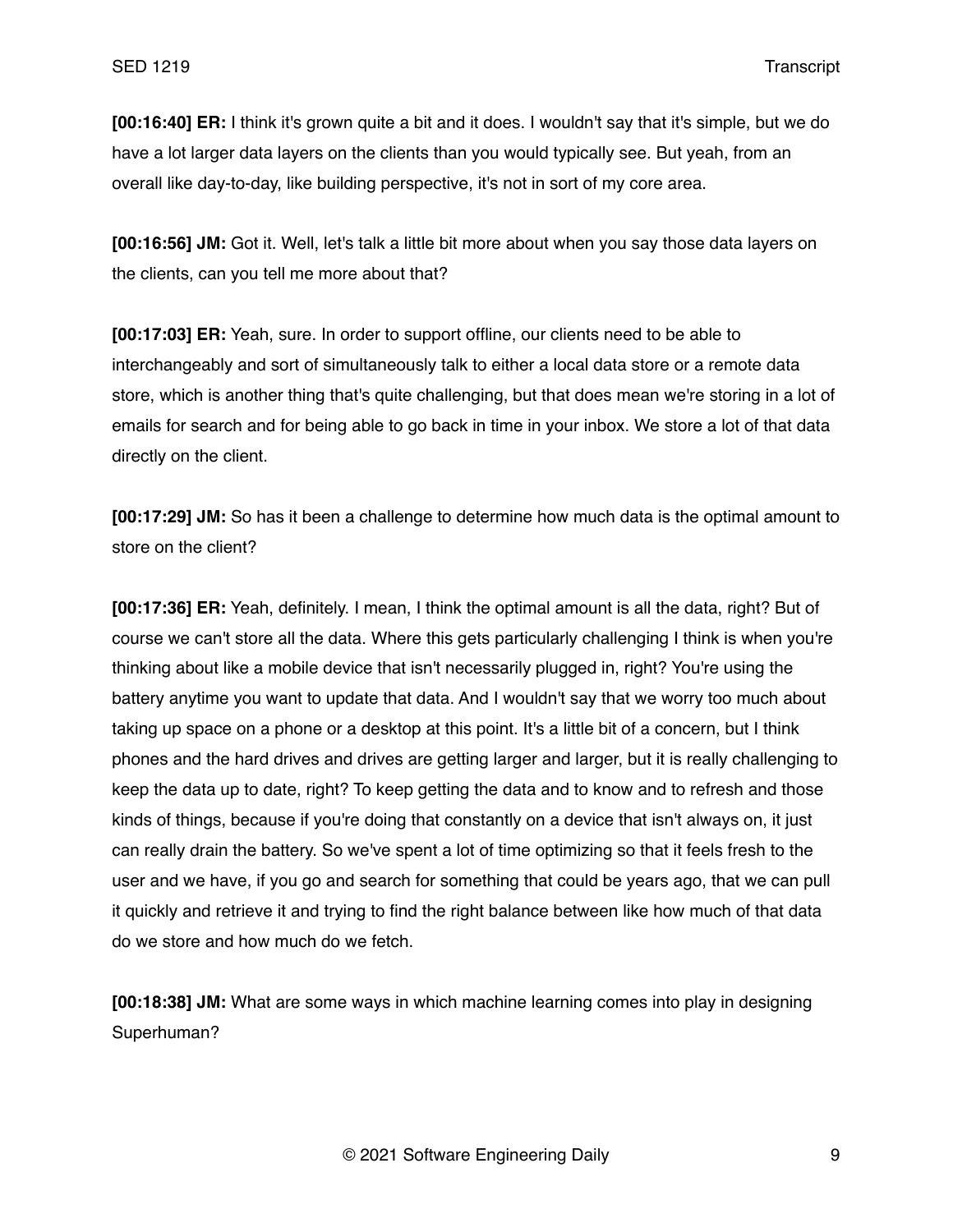**[00:18:46] ER:** Yeah, it's a good question. I think it's something that we're going to lean more in the future, because I think where it will really become a major player for us is when we think about things like writing assistance, right? When we think about improving the speed that people can input, I think that's going to be a really large investment for us. Another area where I think it will be really important is helping people prioritize what's important. When you look at an inbox, we see people with thousands of emails. And one of the things we usually do is really help people get a handle on their inbox early on. But the reason people have thousands, hundreds and thousands, if not millions of emails is because that's how much data they're actually getting. And I think machine learning is really important in terms of surfacing the relevant important information for people.

**[00:19:39] JM:** And are you heavily involved with that work on surfacing the right information?

**[00:19:45] ER:** We're not spending a ton of time on it now. I think it's something that we're going to invest a lot more in the coming years.

**[00:19:52] JM:** Got it. Do you feel like there's more simple things that you need to focus on right now?

**[00:19:57] ER:** Definitely. I mean, there's so much we want to do in terms of driving our core experience forward. And as I mentioned sort of speed for us is a constant challenge. We also want to expand to more platforms. We've been primarily focused on iOS and desktop and Gmail. And for us building out android and O365 are some of our more immediate challenges.

**[00:20:21] JM:** Can you tell me a specific engineering challenge that you're focused on right now and how you're working through it?

**[00:20:28] ER:** One of the specific challenges we have right now is – So I mentioned O365. That's something we've been spending a lot of time on. And I think the biggest challenge there is there's complexity in the APIs. We are every day running into, I don't know if it's design decisions or bugs that make it – That are unexpected, right Things that are not behaving as documented or just don't seem in line with the overall design. And we're sort of teasing those out. So I think that's quite a challenge for us.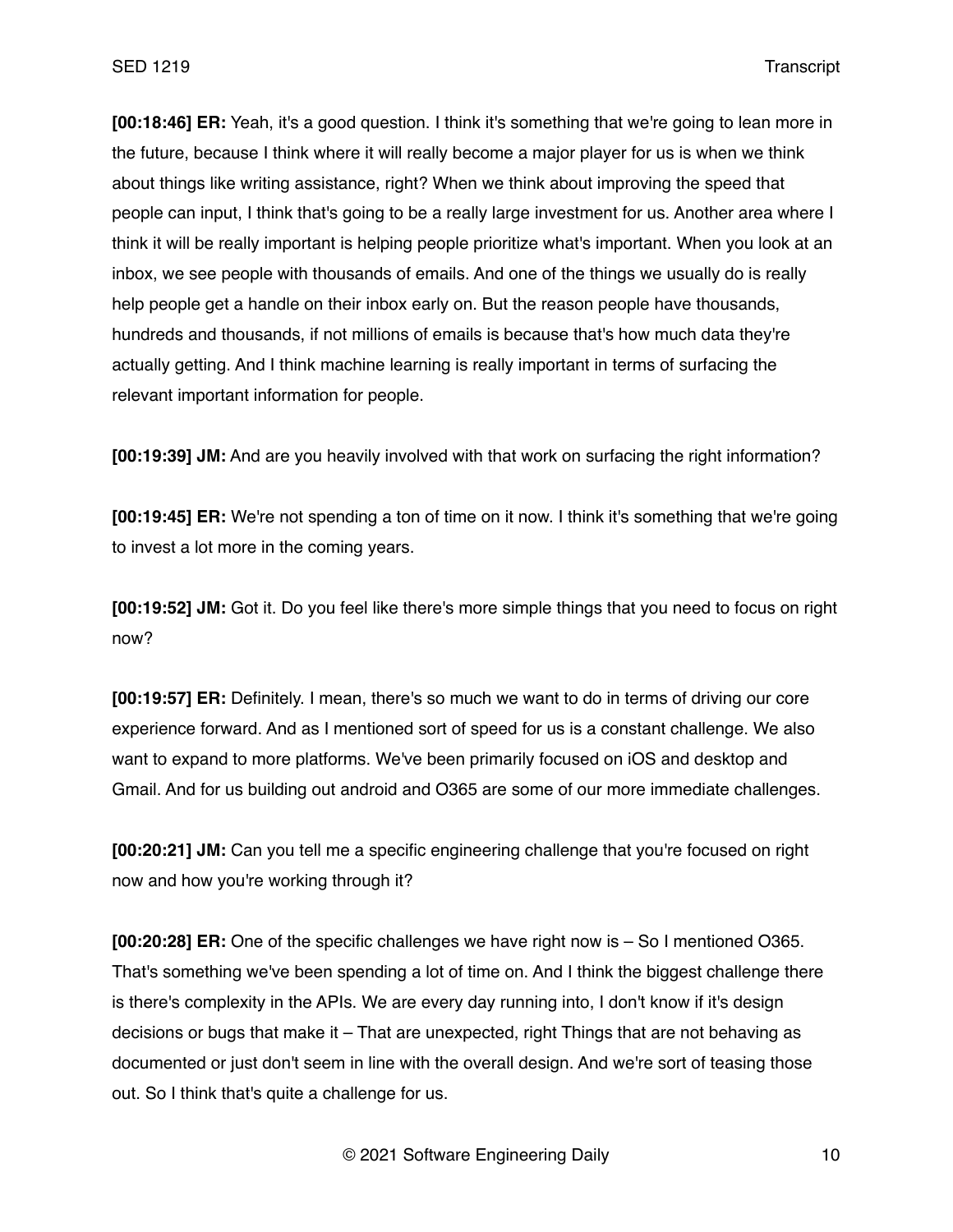But kind of if I zoom out from the specific API, I think one of the challenges there is we have built a really robust application that is sort of in line with Gmail, right? It's a really, really deep extension of how Gmail models problems and that's very different from O365. And so a lot of the user interactions are just – Sort of paradigms are quite different. And so trying to figure out where we fork in our codebases, where we make those kinds of transitions I think is quite a challenge.

**[00:21:40] JM:** Tell me more about that. So where you fork, like where you try to differentiate from Gmail or from O365?

**[00:21:49] ER:** Yeah, and I think that's going to be – Yeah. And if you think about email providers, and I mentioned that we have these thick data layers. Well, that means we have this data on our client and we could decide to differentiate as the data is coming in, as it's being transformed, sort of even kind of allow the data to even be more integrated with the code. And I think that's one of the challenges. I'm trying to think of how to explain this without going into too much detail. But, yeah, one of the examples I'll give is the way that labels work versus folders, right? So in Gmail you have a concept of labels. Threads can have multiple labels and users can say, "Give this a GitHub label or give this a team label, whatever."

In O365, the emails are in folders, right? They can only be in one folder. So it's a really different concept. And we could decide – So in addition to the engineering challenge you have the product challenge, right? Like which behavior do you want to expose and then where in the clients do we differentiate between that particular behavior? So that's something we've been thinking a lot about as we're like uncovering the specific details of how the APIs work.

**[00:22:59] JM:** What is a mistake that you've made that has resulted in some technical debt that you're now having to pay down?

**[00:23:06] ER:** It's always hard to call something. When you look back, it's hard to call it a mistake, right? Because the decisions help you get where you are. One thing that I mentioned that we were making the transition from – We've just finished the transition from CoffeeScript to JavaScript. I think in some ways we could call adopting CoffeeScript a mistake, but it was an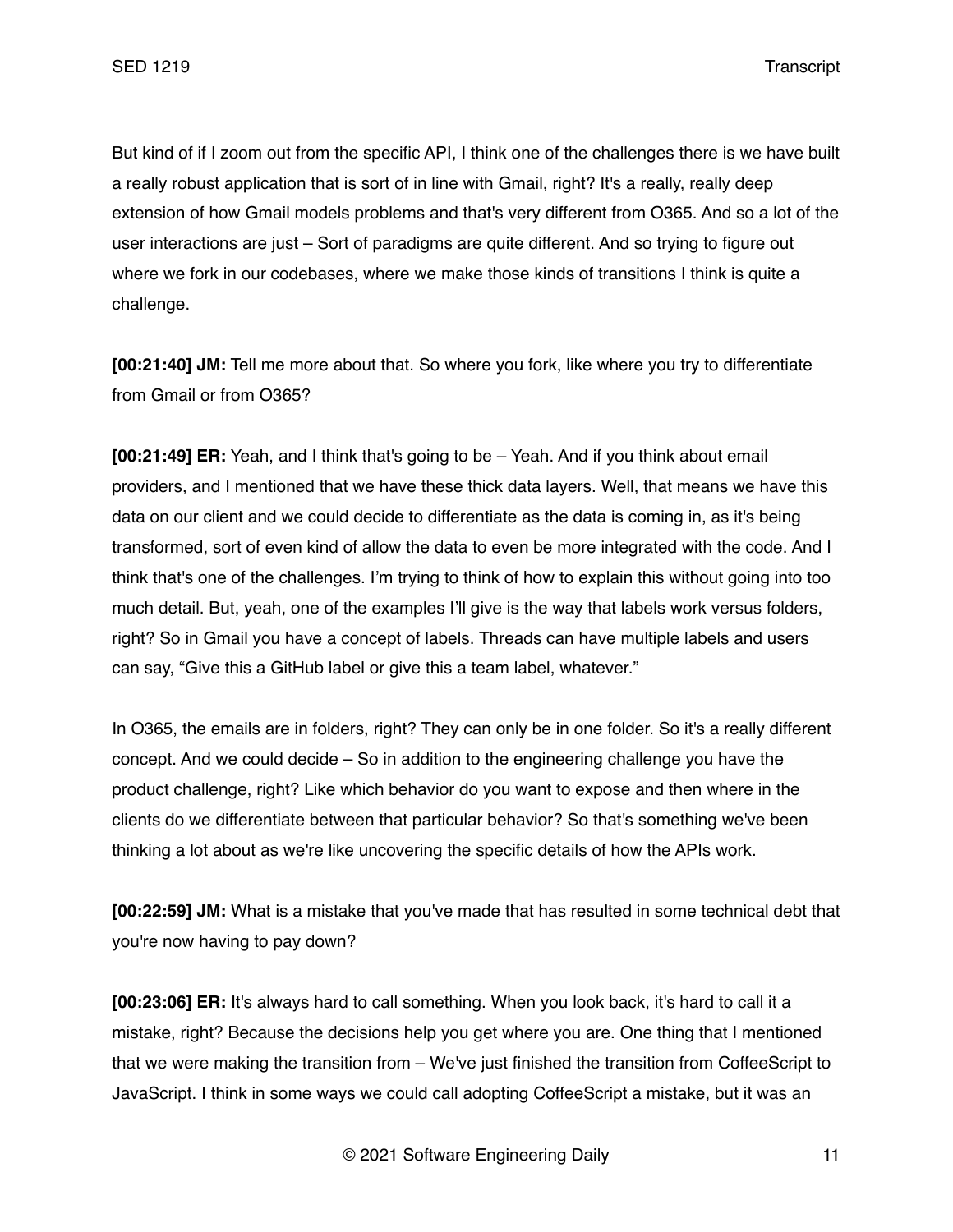interesting time. Actually we had sort of two similar-ish decisions to make. On desktop we were deciding between pure JavaScript or CoffeeScript, and on mobile we're deciding between Objective C and Swift. There were sort of like pivot points for both platforms in terms of these languages, the versions being somewhat unstable. And so it's kind of interesting. On desktop, CoffeeScript was just newer and sort of in some ways I think that we definitely had to spend a bunch of time like reversing that decision. IOS we decided to go with Swift, which this was probably around Swift version 2.1. So we're on five now, and five has finally brought API stability. But in some ways I think we sort of saw opposite results, right? Like I think Swift was the right decision, CoffeeScript maybe not the right decision, but we chose both for sort of the same reasons. Like they were both modern, they were both – While they were unstable, we thought they would be the future and kind of had different results. So that's an example I'd say.

**[00:24:25] JM:** Interesting. Have there been any bugs that have resulted in really problematic user experiences like things that you've had to triage immediately or kind of outages that have been really scary? Have there been any kind of fire moments?

**[00:24:45] ER:** Yes, definitely. Let me think of what's a good example of a fire moment. Well, I'll say one of the things that we have spent a lot of time thinking about is send reliability. In our early days, our very first users, our sends were not super reliable and we have a PagerDuty rotation where when send fails to actually go through for any reason, whether it's  $-$  A common problem we see is people send and then they immediately shut their laptop. Or they send on their phone and they immediately back around the app. Well, in that case the send isn't going to go through. But in all cases we have done a lot to track send reliability and to try to systematically like improve different aspects of that of our send pipeline. And at this point, actually there's a lot of complexity in the send. We're doing things like, in addition to actually doing the send, we're like logging that we want to do the send and both have the payloads actually for the email. It's sort of like a failsafe. Like if the send doesn't go through, well, maybe the log about the send will go through. And in addition to allowing us to kind of track the progress of the send through our pipeline, it allows us to fall back, and in many cases make sure that there's reliability. So I think that's been an example. And I think about fires and some of those early days with much more common send failures. Every one of those was a fire, right? You have someone's really important mission critical work and it's not working properly. At the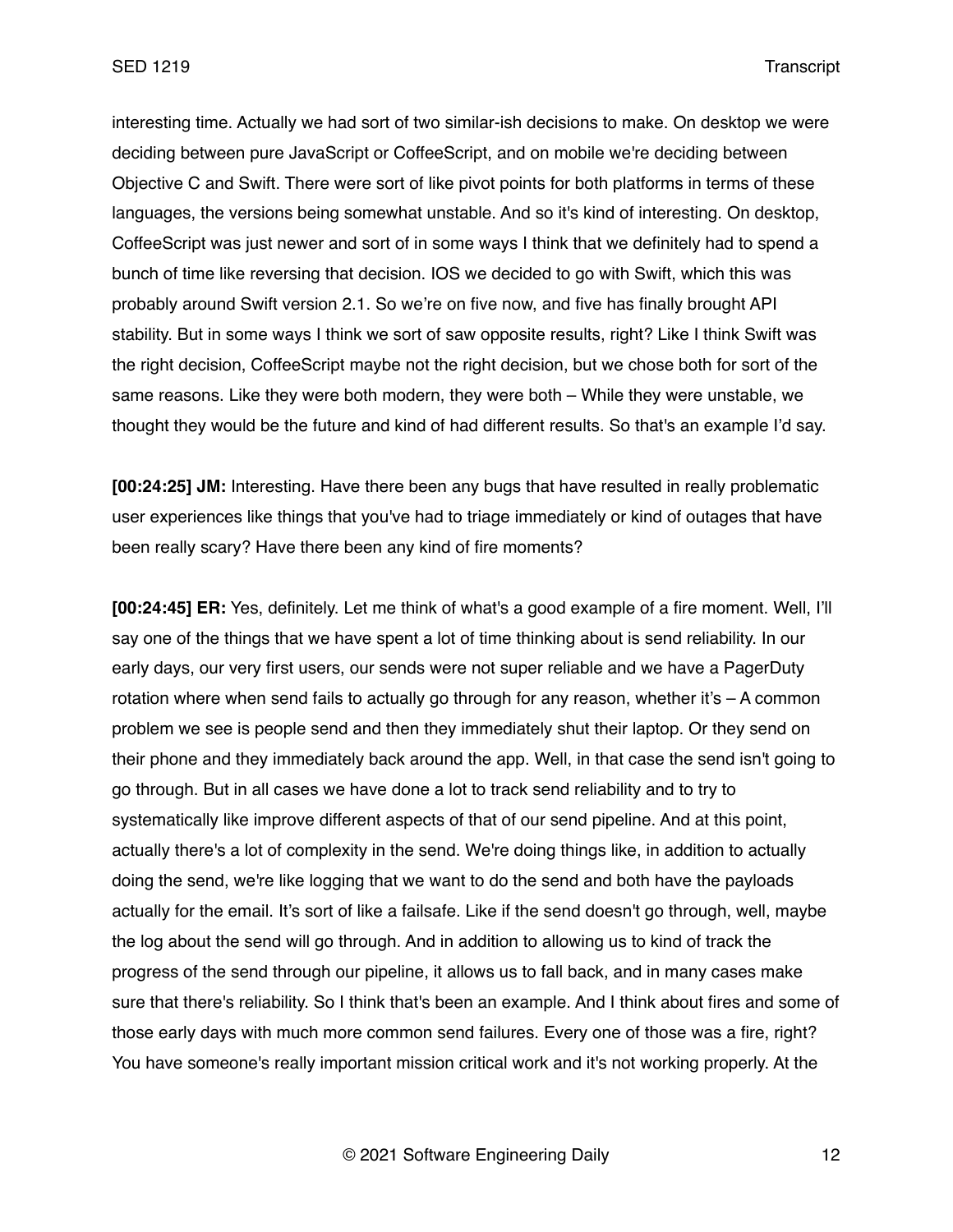time we were sort of working, operating in a beta mode, but that's been something we spent just a ton of time on.

And it's kind of interesting because at this point our sends are super reliable and we still have our PagerDuty rotation. And the thing that we'll face more than anything else is dealing with outages and dependencies or sort of like unique scenarios where something we haven't seen before, which I think is really interesting. But the rate of failure has gone from maybe, I don't know. We used to track sort of one in 100 and now we're tracking like thousands and failures per thousands of send.

**[00:26:47] JM:** So what is it that makes the send event so difficult or so prone to outages or failures potentially?

**[00:26:56] ER:** Yeah. I don't know that it's any more – Well, I mean, one thing that can make it more prone to failures is, as I mentioned, people take the action of sending and then sort of forget about it, right? They might step away from their laptop. They might close the laptop, because the action of sending people in many ways think is the send. But often they'll be attachments which have to upload or the send itself will contain a lot of data. And so it takes time to actually send. I wouldn't say that it's necessarily more prone, but it's super important that it's reliable, right? So that's partly why we spent so much time on it.

We've built this kind of interesting mechanism on the phones where if you send an email and then back around your app, well, the app can get suspended, right? Much the same way as if you close your laptop, the app is not actually running. It can't actually send. On the phones we have this mechanism where we actually – We call it kind of like our ping act mechanism where we send notifications from our backend to try to wake up the phone so that it can actually send and put the app in an active state even if it's in the background. So it can actually finish the send. But while it's in that background, it's still running in a throttled mode, because on iOS if you're not in the foreground, the app is limited in the amount of data throughput that it can upload. And so even sending in that state just can take longer, which we spent a bunch of time kind of trying to improve the reliability around it.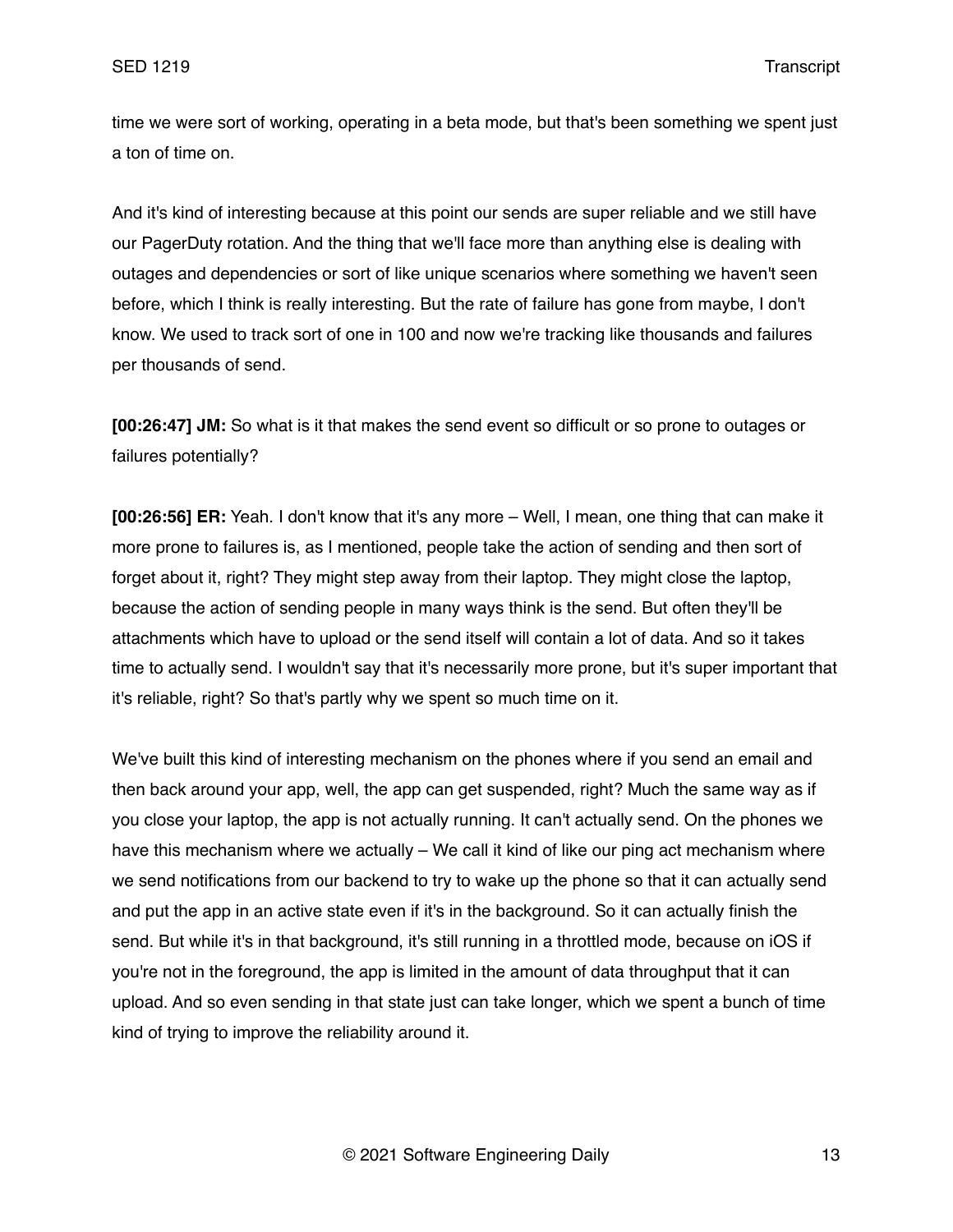**[00:28:25] JM:** So when an email is getting sent, do you get an act that the email has been received by the recipient provider? Or are you like throwing something into the dark?

**[00:28:40] ER:** In many ways – It's an interesting question. There're a lot of steps to sending, right? Sending goes through our backend. It eventually goes through Gmail to actually be sent out. And so depending on which step we may or may not get an act. In some ways you can say it's throwing something into the dark, but I think most of the lack of reliability comes through on the client side, right? So it's not like we sent it in. We don't know if it's sent. It's more like it never – We tell the backend we're going to send it and it never receives it.

**[00:29:08] JM:** So you are the head of engineering. We could talk a little bit about management. How has your management changed as the company has grown?

**[00:29:19] ER:** Yeah, it's an interesting question. Well, I think some things – In order to talk about what's changed, I'll talk about some of the things that have stayed the same. We've always been organized largely by technology. We've always had engineering leadership that's very hands-on in technology. And I don't think those are things – Those are philosophical choices. We have small teams, which I think is also a philosophical choice. But one of the things that's changed is sort of the amount of time. We're at a point now where we have engineers who spent a significant portion of their career at Superhuman. And when you're 10 people in a room, you're really focused on building out your product or proving product market fit, making your product super reliable. At this point we spend a lot more time thinking about the growth of each individual person on the team and trying to build the type of culture where people can spend their careers. So I think that's one of the things that's changed. We went from ad hoc goals for each individual around their growth to more formalized approach where people have growth goals. We have engineering levels and a ladder and definitions for what it means to progress in your career at Superhuman. So I think some of the formalization of what it means to be at Superhuman and what it means to be an engineer has changed. Certainly, the amount of time I spend collaborating with other people, coaching and mentorship, has gone up as opposed to those early days, which was much more focused on building out tech. Yeah, I think those are some of the things that have changed over time.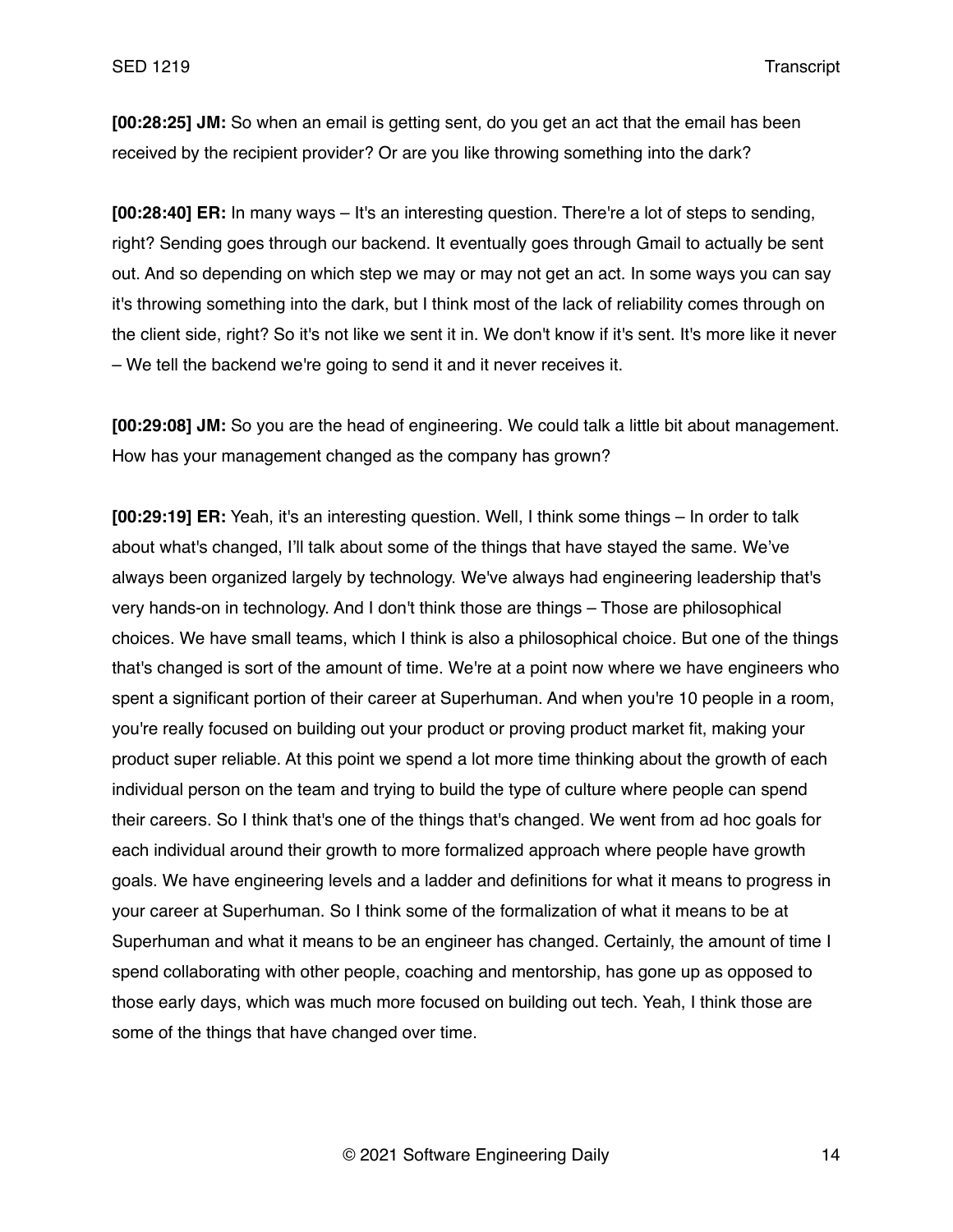**[00:31:00] JM:** So one of the things I'm curious about is search. So on a client device, you've only got so much space and you want to be able to search over all the emails that are on the client as well as on the server. How does Superhuman handle search?

**[00:31:18] ER:** Yeah, I mean, it's exactly like you said. We're always searching both locally and against the remote store. One of the really interesting challenges is ordering, right? If you have results, you could have any set of results on the client. And so if you go into search and you type something, we could immediately show you the results that we have on the client that match your search terms. But that might mean when the remote results come in that they come in in any order. And so even what you're looking at could change and it just could be like a really like unstable feeling experience.

So we spent a lot of time thinking about like how do you – What's the best way to optimize towards showing people results quickly but also making sure that the results they see don't move around? And that's definitely one of the interesting challenges. I'm trying to think of what else we've dealt with. Another thing we deal with is just we're running a full text search using a SQLite database. And the way that the words are – The way that the search is interpreted can be a little bit different when you're talking to two different data stores. So that's another thing we spent a lot of time thinking about.

Yeah, and I guess another interesting thing is when you're searching, trying to optimize towards like when to show results. So I mentioned one challenge is just like do you show what you have immediately? Do you wait for the entire set to come in and sort of merge them? But the other interesting challenge is at what point in typing do you even attempt to search? So searching is somewhat expensive, but you have the network request. You're receiving the data, but you also have the results that come in have to be parsed. They have to be manipulated into a form that you can then show on the screen to the user, which is really expensive. And so if you really want the user to be able to search and type and interact as quickly as possible, you have to somewhat limit the amount of resources that the device is using to actually fetch the results. And so we spend a lot of time thinking about like when do you throttle fetching versus optimizing towards actually going getting the data? Yeah, I think those are some of the interesting differences.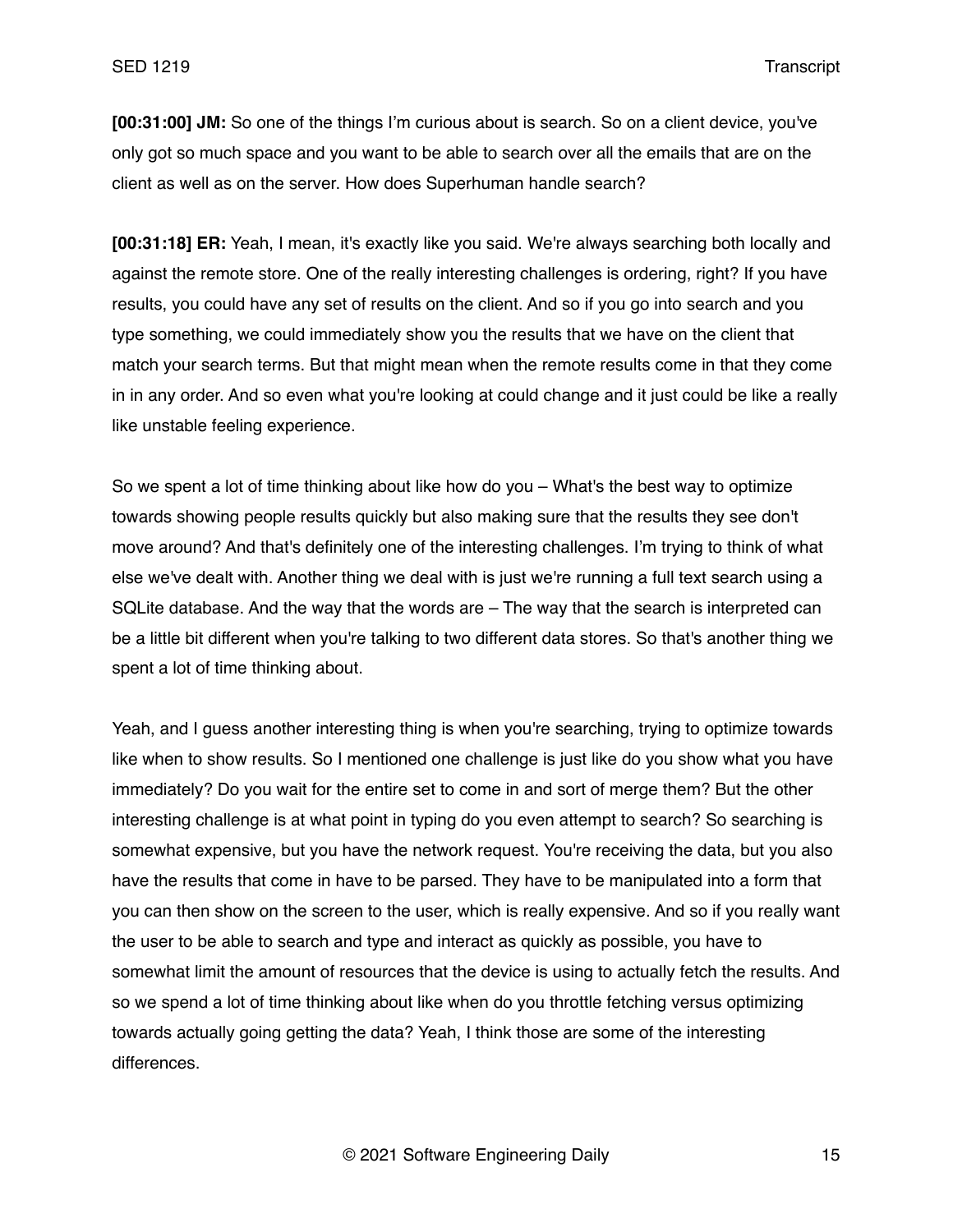One other thing that I thought was kind of interesting. On the desktop, when you search, we don't show you results until you like input the search, like you hit enter. Whereas on the phone, most people don't think of like having to go down and hit the search button, right? You have this sort of disconnect between your input field where you're typing in the search button, and the keyboard isn't super fun to use. And so we actually have a difference there, whereas on the desktop, you have to input on the phone. We try to predict when we think we have enough to search and then we go off and fetch the results.

**[00:33:55] JM:** So as far as the SQLite database for managing search, what kinds of updates do you need to make to that SQLite database over time? Is that like maintaining basically the search index?

**[00:34:11] ER:** Yeah. I mean, it's got all the data that's searchable. So in addition to the actual content of the email, that's the recipients. So it's not indexed in the sense that like it's not like we're – It is a SQLite database, right? It's like not in-memory or anything like that, but we have had to be pretty smart about what we store in the form that we store that so that we can retrieve the data associated with each – So you're searching at like the message level, right? Not the thread level. But you can also search the thread level. So we've had to be pretty smart about how we store that so that you can search in either of those forms. The challenge doesn't really come in in terms of – The database does get larger and larger over time, but not to the extent that the performance of the search is a major limitation. I think the bigger limitations are once we have the data, being able to render the results to the user. That's just much more expensive.

**[00:35:06] JM:** Are there other ways in which the client experience is kind of tests the resource availability of the device and in ways that you have to throttle the client application because it would otherwise take too much resources?

**[00:35:23] ER:** Definitely, I think that's what we spent a lot of time thinking about. Yeah, one example. I talked a little bit about this, but I think one example of where we have to throttle is, again, with phones, because it's not always on. If we sent a notification to the phone every time – So just kind of backing up a little bit. When we want to update, when a change comes in, we notify the phone and it's the kind of notification that doesn't necessarily wake the phone up, the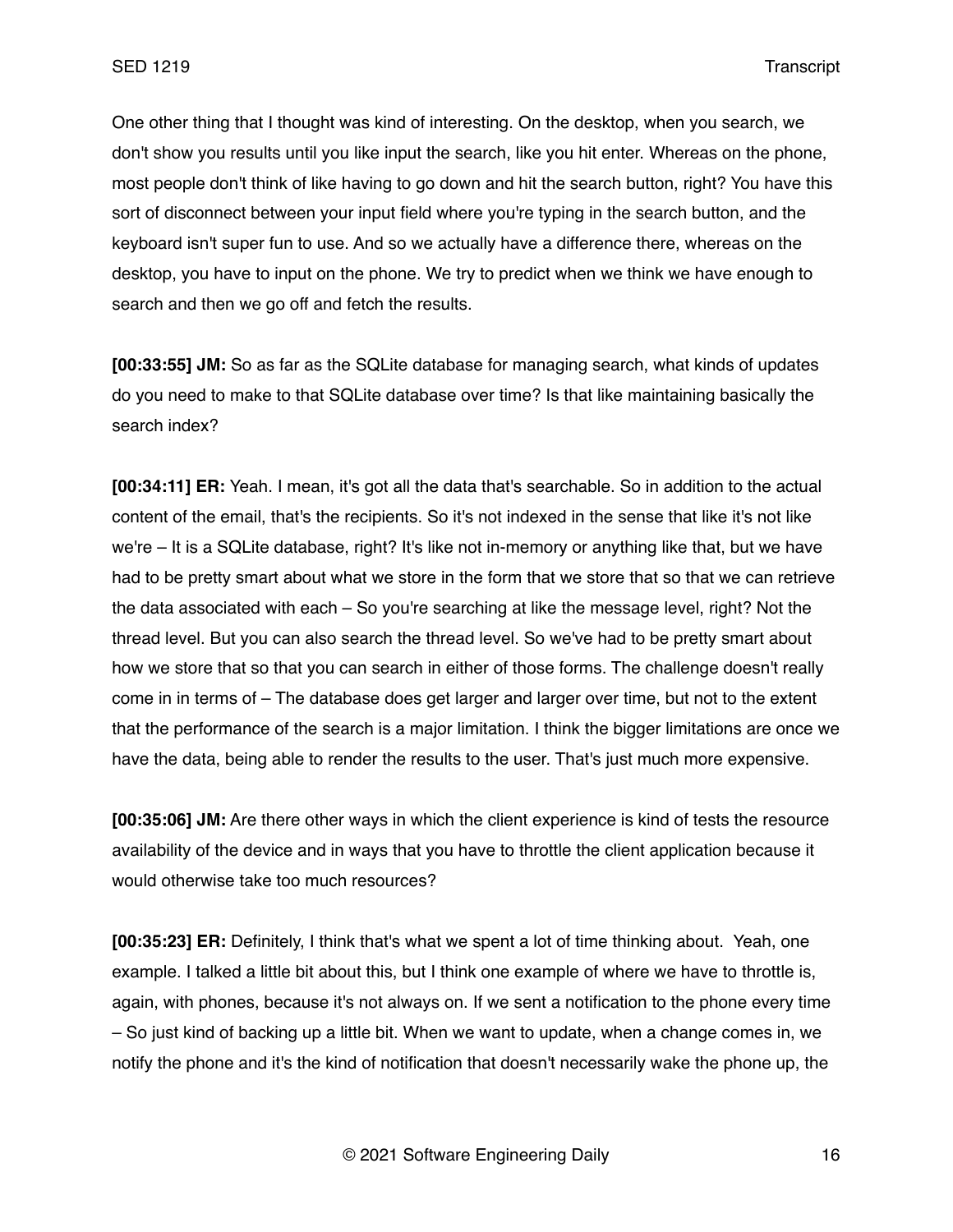app up. If it did, right? If it woke the app up every time a new email or a changed email came in, for our highest volume users, those would be like – That'd be millions of updates a day.

So one of the things we think a lot about is how do you balance freshness? Like keeping the app really fresh when you open it and making sure that it doesn't need to go and fetch a whole bunch of data. How do you balance that with not completely draining the user's battery, right? Because both lead to a pretty negative experience. So that's an example of where we have to intelligently notify the phone about updates and kind of intelligently decide when to fetch and also really optimize what refreshing looks like when you first open the device.

**[00:36:37] JM:** So I'd love to get now some perspective on the future of email and the future of Superhuman. How do you expect the app to operate differently in five years?

**[00:36:51] ER:** Five years. I love that time period. In five years I think we will – Input will look very different than it does today. I think we will lean into speech and other mechanisms of like inputting to either your phone or your desktop in part because the speed that you can type is a limitation to the speed that you can actually get work done. So looking for different ways of inputting information, I think it's going to be really interesting, and speech is one that comes to mind.

In five years I'd expect to wake up and instead of having to write drafts to every email that I need to respond to, I'd expect preformed drafts that I'm reviewing. I would want Superhuman to really guide me in what's important in my inbox. Now, we do some of that now and a lot of it is allowing the users to set up what – We have this feature we call split inboxes that allows users to divide their inbox into unique work streams. A lot of the way that we do that is the user can configure what those unique work streams look like. In five years I'd expect Superhuman to, based on my email, configure that for me and divide my inbox and sort of elevate the emails that I need to actually focus on.

I do think email is going to continue to be a really important part of the work day. I think there are other communication means. There're internal chat tools. I would expect to see a deeper integration across the different communication tools. And also I spent a lot of my day in email. I spent a lot of my day in calendar and I spent a lot of my day thinking about what I need to do.